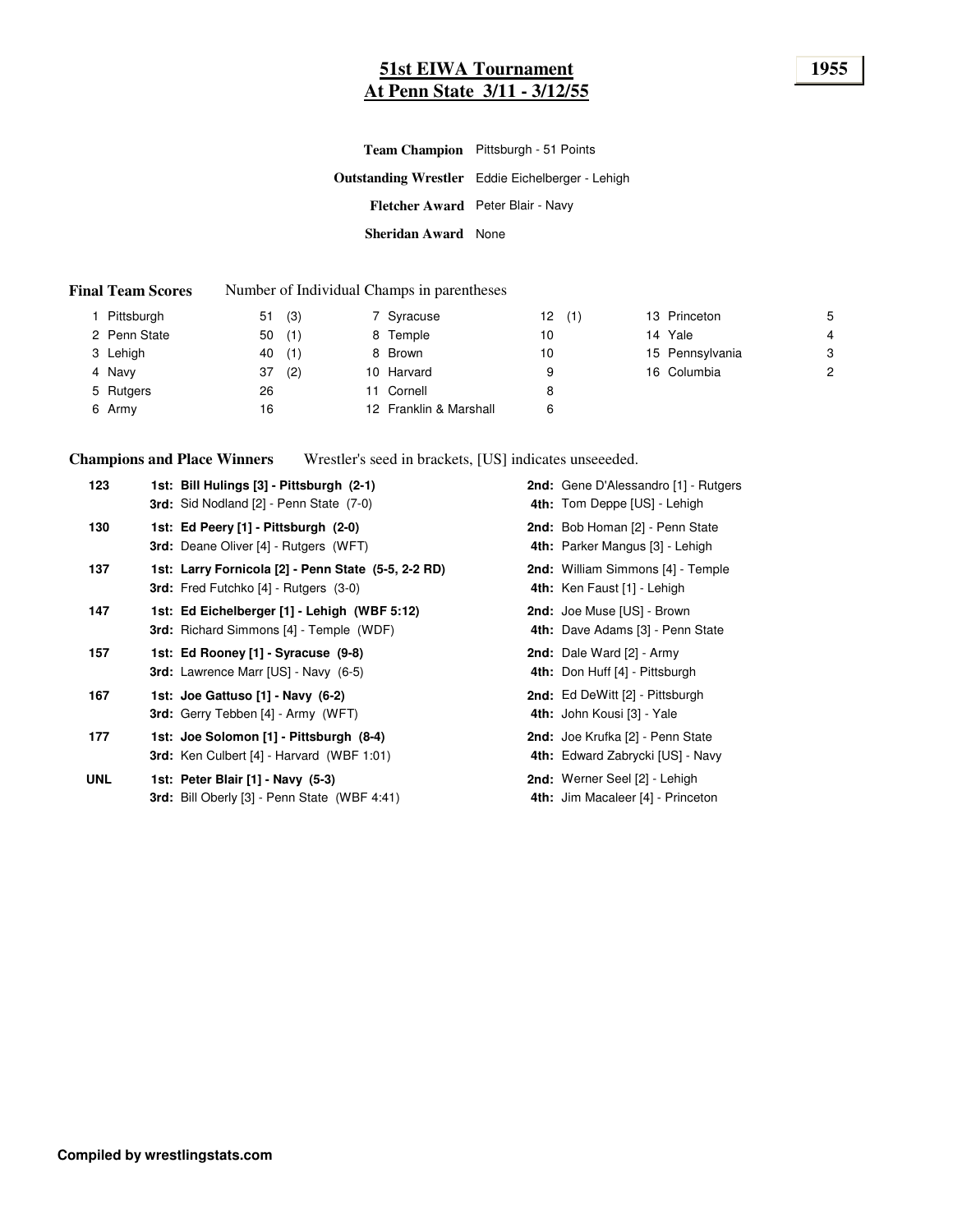# **3/11/1955 and 3/12/1955 at Penn State 1955 EIWA Championship Page 1 of 4**

### **123 Weight Class**

| Gene D'Alessandro, Rutgers [1]               |                             |                        |                              |
|----------------------------------------------|-----------------------------|------------------------|------------------------------|
| Gil Bergendahl, Princeton                    | Gene D'Alessandro Fall 3:17 |                        |                              |
| Don Clark, Syracuse                          |                             | Gene D'Alessandro 8-3  |                              |
| Ed Keating, Harvard                          | Don Clark 9-3               |                        |                              |
| Gerry Yoder, Franklin & Marshall [4]         |                             |                        | Gene D'Alessandro Fall 5:45  |
| Bob Theriault, Yale                          | Bob Theriault 2-1 OT        |                        |                              |
| Ben Waller, Army                             |                             | Tom Deppe Fall 4:43    |                              |
| Tom Deppe, Lehigh                            | Tom Deppe Fall 1:10         |                        |                              |
| Sid Nodland, Penn State [2]                  |                             |                        | <b>Bill Hulings 2-1</b>      |
| Leo Sheehan, Navy                            | Sid Nodland 5-0             |                        |                              |
| Bill Jemison, Cornell                        |                             | Sid Nodland 9-4        |                              |
| Art McCall, Temple                           | Bill Jemison Fall 2:10      |                        |                              |
| Bill Hulings, Pittsburgh [3]                 |                             |                        | Bill Hulings 2-1             |
| John Baird, Brown                            | Bill Hulings Fall 4:08      |                        |                              |
| John Buchanan, Columbia                      |                             | Bill Hulings Fall 5:52 |                              |
| George Evans, Pennsylvania                   | John Buchanan 4-3           |                        |                              |
|                                              |                             |                        | Third Place: Sid Nodland 7-0 |
|                                              |                             |                        |                              |
| 130 Weight Class<br>Ed Peery, Pittsburgh [1] |                             |                        |                              |
| Mindy Peale, Princeton                       | Ed Peery 10-4               |                        |                              |
| Dick Samuels, Franklin & Marshall            |                             | Ed Peery Fall 7:04     |                              |
| Otis Graham, Yale                            | Dick Samuels 5-0            |                        |                              |
| Deane Oliver, Rutgers [4]                    |                             |                        | Ed Peery 9-4                 |
| Ivan Wolinsky, Navy                          | Deane Oliver Fall 5:08      |                        |                              |
| Charles Gratto, Cornell                      |                             | Deane Oliver Fall 8:23 |                              |
| J.W. Woodmansee, Army                        | Charles Gratto DFT          |                        |                              |
| Bob Homan, Penn State [2]                    |                             |                        | Ed Peery 2-0                 |
| Charles Root, Syracuse                       | Bob Homan Fall 4:15         |                        |                              |
| David Kline, Pennsylvania                    |                             | Bob Homan Fall 8:16    |                              |
| John Snyder, Brown                           | David Kline 5-0             |                        |                              |
| Parker Mangus, Lehigh [3]                    |                             |                        | Bob Homan 9-0                |
| Harold Powell, Columbia                      | Parker Mangus 5-2           |                        |                              |
| Bye                                          | Phil Burnaman               | Parker Mangus 5-0      |                              |

**Third Place: Deane Oliver Med FFT**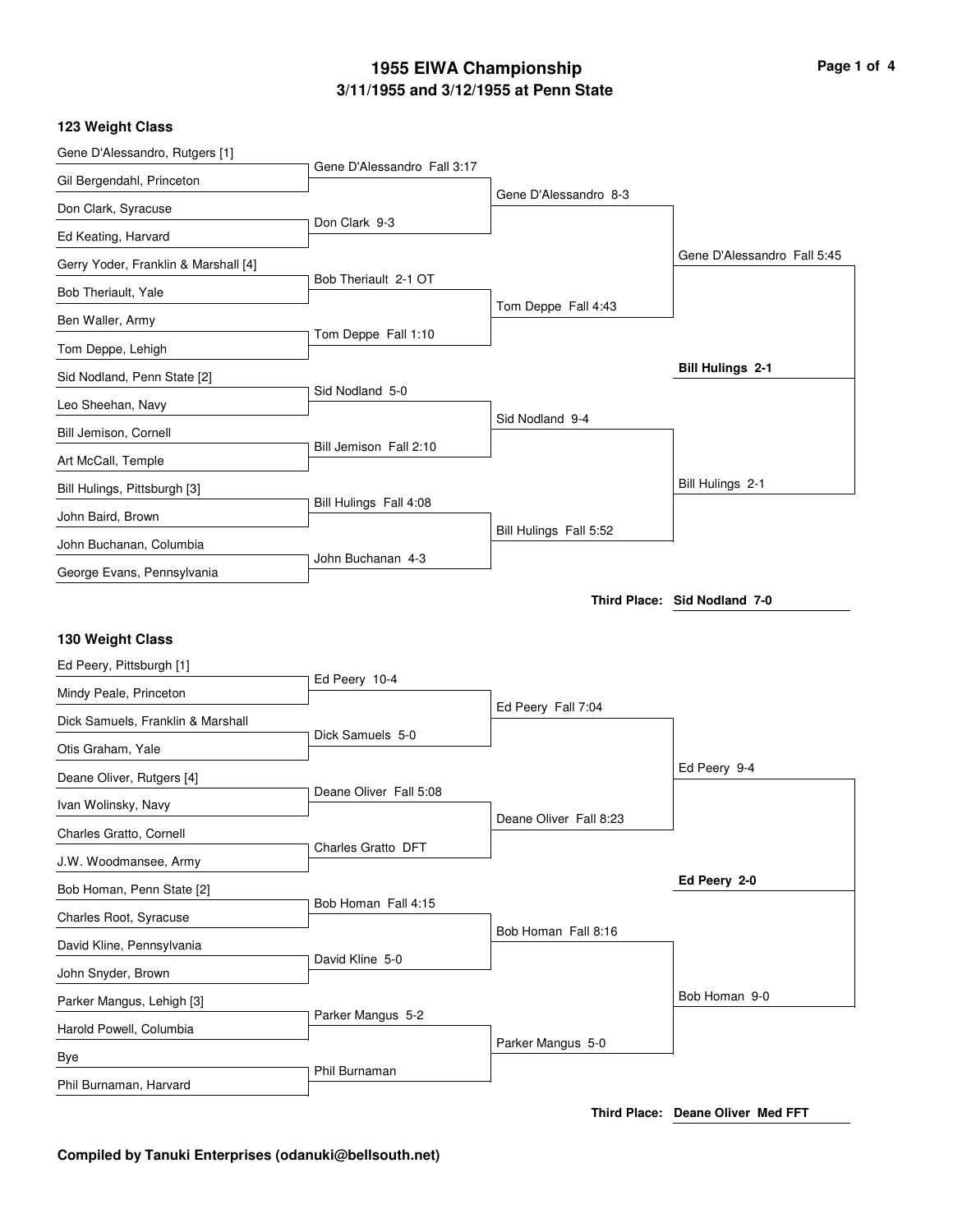# **3/11/1955 and 3/12/1955 at Penn State 1955 EIWA Championship Page 2 of 4**

| Ken Faust, Lehigh [1]                                                    |                           |                           |                               |
|--------------------------------------------------------------------------|---------------------------|---------------------------|-------------------------------|
| Bob Holmes, Harvard                                                      | Ken Faust Fall 4:13       |                           |                               |
| Nick Swentosky, Pittsburgh                                               |                           | Ken Faust Fall 3:57       |                               |
| Dave Kinne, Columbia                                                     | Dave Kinne 8-5            |                           |                               |
| William Simmons, Temple [4]                                              |                           |                           | William Simmons 3-1           |
| Roland Molinet, Yale                                                     | William Simmons 6-0       |                           |                               |
| Pete Fikaris, Army                                                       |                           | William Simmons 3-1       |                               |
| Richard Dillon, Princeton                                                | Pete Fikaris 10-5         |                           |                               |
| Larry Fornicola, Penn State [2]                                          |                           |                           | Larry Fornicola 5-5, 2-2 RD   |
| George Shea, Pennsylvania                                                | Larry Fornicola 6-2       |                           |                               |
| Frank Smith, Brown                                                       |                           | Larry Fornicola Fall 4:10 |                               |
| Ned Horner, Franklin & Marshall                                          | Frank Smith 8-2           |                           |                               |
| Fred Futchko, Rutgers [4]                                                |                           |                           | Larry Fornicola 15-11         |
| Ned Tudi, Cornell                                                        | Fred Futchko 7-1          |                           |                               |
| Bye                                                                      |                           | Fred Futchko 9-7          |                               |
| Fred Thomas, Navy                                                        | <b>Fred Thomas</b>        |                           |                               |
|                                                                          |                           |                           | Third Place: Fred Futchko 3-0 |
|                                                                          |                           |                           |                               |
| 147 Weight Class<br>Ed Eichelberger, Lehigh [1]<br>Harry Scott, Columbia | Ed Eichelberger Fall 4:42 | Ed Eichelberger Fall 4:23 |                               |
| James Seabrook, Princeton                                                | James Seabrook 3-1        |                           |                               |
| Phil Hepner, Yale                                                        |                           |                           |                               |
| Richard Simmons, Temple [4]                                              | Richard Simmons Fall 8:50 |                           | Ed Eichelberger Fall 8:55     |
| Japp Boosman, Syracuse                                                   |                           | Richard Simmons 6-1       |                               |
| Bob Daughenbaugh, Navy                                                   |                           |                           |                               |
| John Pettit, Pennsylvania                                                | Bob Daughenbaugh 9-0      |                           |                               |
| Bob Cook, Pittsburgh [2]                                                 |                           |                           | Ed Eichelberger Fall 5:12     |
| Roger Judd, Cornell                                                      | Roger Judd RD             |                           |                               |
| Joe Muse, Brown                                                          |                           | Joe Muse 6-4              |                               |
| Dave Jordan, Harvard                                                     | Joe Muse 4-2              |                           |                               |
| Dave Adams, Penn State [3]                                               |                           |                           | Joe Muse 8-7                  |
| Bob Smith, Franklin & Marshall                                           | Dave Adams 7-4            |                           |                               |
| George Mulligan, Rutgers                                                 | George Mulligan 7-0       | Dave Adams 8-2            |                               |

**137 Weight Class**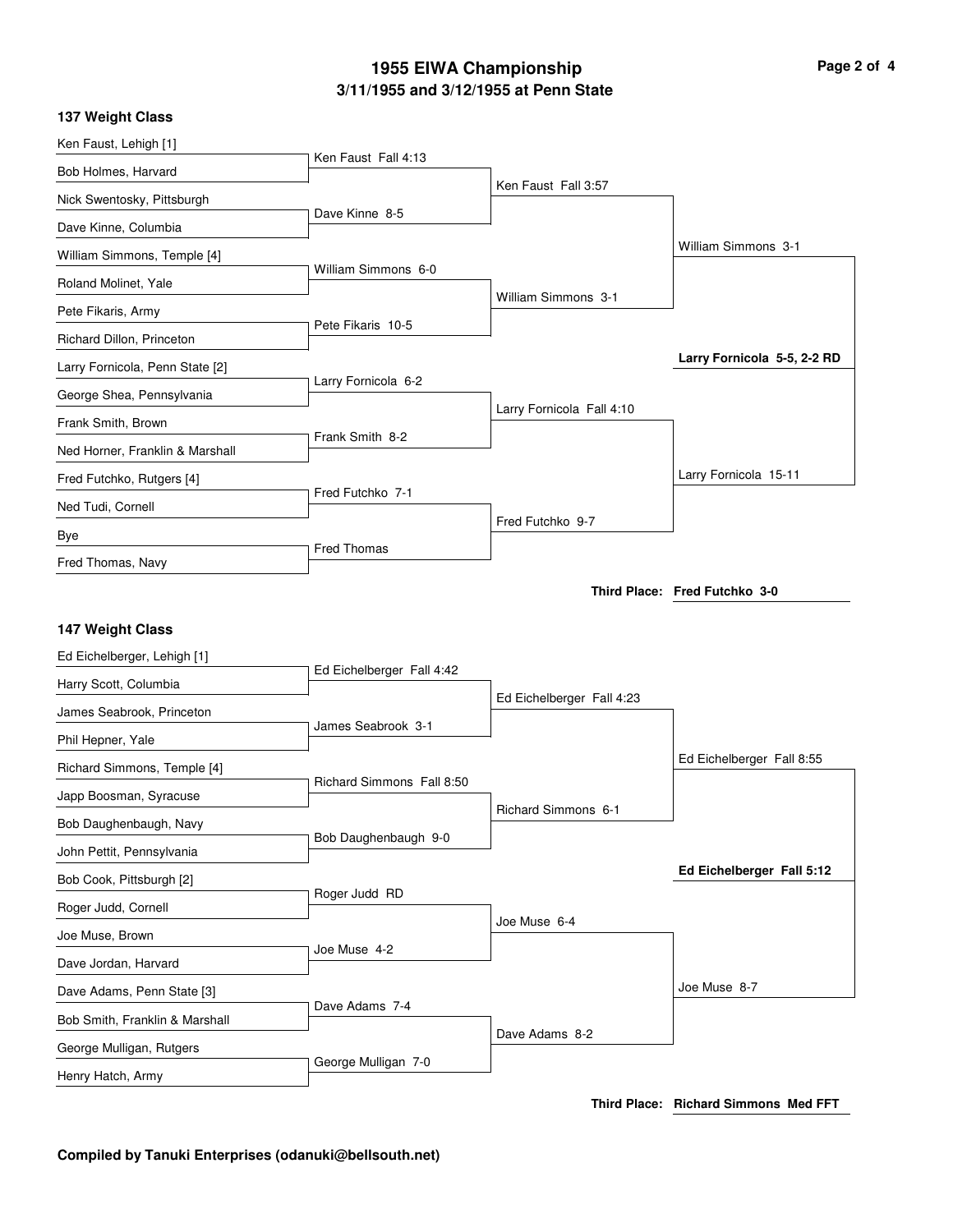# **3/11/1955 and 3/12/1955 at Penn State 1955 EIWA Championship Page 3 of 4**

|  | 157 Weight Class |  |
|--|------------------|--|
|--|------------------|--|

| Ed Rooney, Syracuse [1]                       |                       |                       |                                |
|-----------------------------------------------|-----------------------|-----------------------|--------------------------------|
| Dick Whited, Lehigh                           | Ed Rooney Fall 5:28   |                       |                                |
| Steve Freidberg, Pennsylvania                 |                       | Ed Rooney 6-1         |                                |
| Dwight Conklin, Rutgers                       | Steve Freidberg 2-0   |                       |                                |
| Don Huff, Pittsburgh [4]                      |                       |                       | Ed Rooney 12-9                 |
| Leonard Miller, Harvard                       | Don Huff Fall 4:20    |                       |                                |
| Jim Harrell, Brown                            |                       | Don Huff 11-8         |                                |
| John Scanlan, Temple                          | Jim Harrell 7-5       |                       |                                |
| Dale Ward, Army [2]                           |                       |                       | Ed Rooney 9-8                  |
| Tom Waxter, Princeton                         | Dale Ward Fall 2:02   |                       |                                |
| Leonard Theberge, Columbia                    |                       | Dale Ward Fall 6:18   |                                |
| Joe Humphreys, Penn State                     | Joe Humphreys 9-3     |                       |                                |
| Tom DeHaven, Franklin & Marshall [3]          |                       |                       | Dale Ward 10-3                 |
| Scott Nichols, Yale                           | Tom DeHaven 3-0       |                       |                                |
| Berkeley Briggs, Cornell                      |                       | Lawrence Marr 4-3     |                                |
| Lawrence Marr, Navy                           | Lawrence Marr 3-2     |                       |                                |
|                                               |                       |                       | Third Place: Lawrence Marr 6-5 |
|                                               |                       |                       |                                |
|                                               |                       |                       |                                |
| 167 Weight Class                              |                       |                       |                                |
| Joe Gattuso, Navy [1]                         | Joe Gattuso Fall 4:24 |                       |                                |
| Ed Pasko, Penn State                          |                       | Joe Gattuso Fall 4:20 |                                |
| Ron Cardell, Rutgers                          | Ron Cardell RD        |                       |                                |
| Art Szeglin, Princeton                        |                       |                       | Joe Gattuso 11-7               |
| Gerry Tebben, Army [4]                        | Gerry Tebben 13-1     |                       |                                |
| Gerry Scanlan, Temple                         |                       | Gerry Tebben 11-9     |                                |
| Otis Keller, Cornell                          | Otis Keller Fall 1:50 |                       |                                |
| Tom Chrystie, Columbia                        |                       |                       | Joe Gattuso 6-2                |
| Ed DeWitt, Pittsburgh [2]                     | Ed DeWitt 5-1         |                       |                                |
| Ed Robb, Pennsylvania                         |                       | Ed DeWitt 7-3         |                                |
| Bob Smith, Syracuse                           | Bob Smith Fall 5:20   |                       |                                |
| Tom Herr, Franklin & Marshall                 |                       |                       |                                |
| John Kousi, Yale [3]                          | John Kousi 4-1        |                       | Ed DeWitt DFT                  |
| Peter Roche, Brown                            |                       | John Kousi 5-3        |                                |
| Roger Taylor, Lehigh<br>Robert Crook, Harvard | Roger Taylor 7-1      |                       |                                |

**Third Place: Gerry Tebben Med FFT**